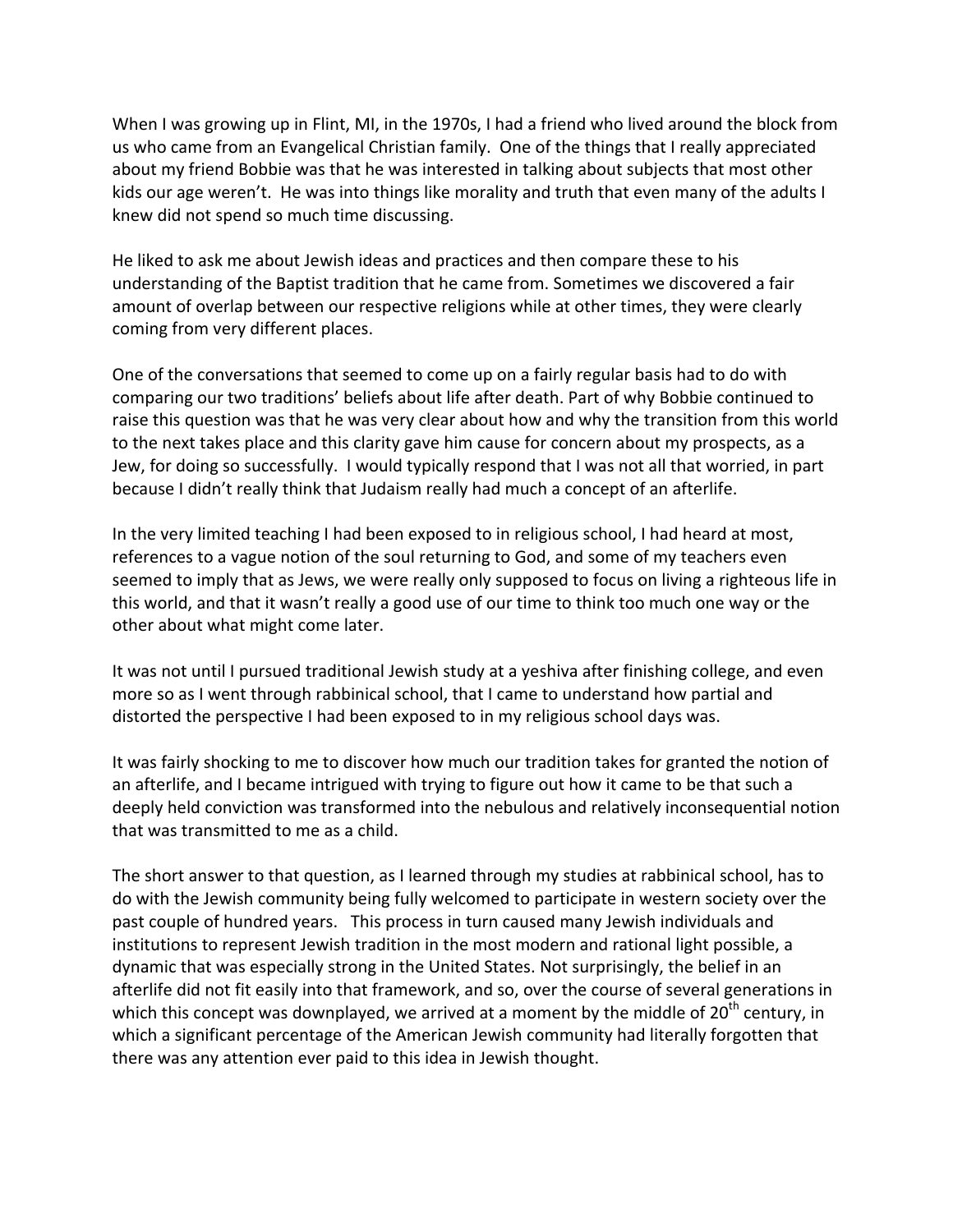For us as a Reconstructionist Jewish community, I think this is an especially complicated issue to discuss. Within
the
context
of
an
American
Jewish
public
that
has
been
largely
oriented
to rationality and intellectual sophistication, our denomination has seen itself as being at the very forefront
of
cultivating
that
perspective.

Mordecai Kaplan, as the intellectual and spiritual founder of our movement, cared more than anything
about
synagogues
being
places
that
welcomed
and
appreciated
the
most
modern thinking about life and religion. And, certainly in his day, and within his philosophically oriented circle,
the
notion
that
one
could
imagine
the
existence
of
human
consciousness
in
the
absence of
a
body
to
house
it
would
not
have
even
come
close
to
meeting
the
test
of
modern reasonability. So, given all of this, you might be wondering why would I choose to make this topic
the
focus
of
a
sermon
on
Yom
Kippur?

Fortunately, I have a three part answer to that question that I'd like to share with you. The first part has to with the symbolism embedded within Yom Kippur itself, and the recognition that one
of
the
deeper
ways
of
understanding
its
meaning,
is
to
see
it
as
an
all‐encompassing encounter
with
our
own
mortality.

The
elements
of
the
holiday
that
support
this
encounter
include
the
prominence
of
the
Book
of life in our prayer texts, which implies a corresponding book of death that we don't tend to discuss very much. It also includes the withdrawal from our most basic life-affirming activities, such as eating, drinking, bathing and sexual relations, and the wearing of the traditional ritual gown called a kittel, the article of clothing worn at important spiritual moments such as the high holy days and at the Passover seder, and when one's body being prepared for burial.

All
of
this
in
no
way
detracts
from
the
more
common
meaning
of
the
holiday,
focused
on assessing our strengths and our challenges, and re-committing ourselves to living lives of goodness
and
authenticity.

On
the
contrary,
consciously
grappling
with
the
reality
of
our
own limited time on earth may be the most powerful kind of inspiration for doing the moral and spiritual accounting that the tradition expects from us at this time of year. I do recognize that this particular angle on the question of mortality is different from the one we would typically anticipate hearing. Yet, I think we, in the Jewish community, have done ourselves a disservice in our tacit, multi-generational agreement to exclude any engagement with the mystery of what might or might not await us on the other side of this life, as we wrestle with the implications of our own finitude.

This
assertion
is
supported
by
part
two
of
my
answer,
which
consists
of
the
observation
that
for many members of the liberal Jewish world, there has been a significant upsurge in interest in this afterlife question over the past 20 years or so. I can't count the number of times that I have been approached by Jewish individuals who are trying to sort out where our tradition stands
on
this
question,
but
who
are
hamstrung
by
the
same
lack
of
clarity
that
I
encountered in
my
own
Jewish
education
process.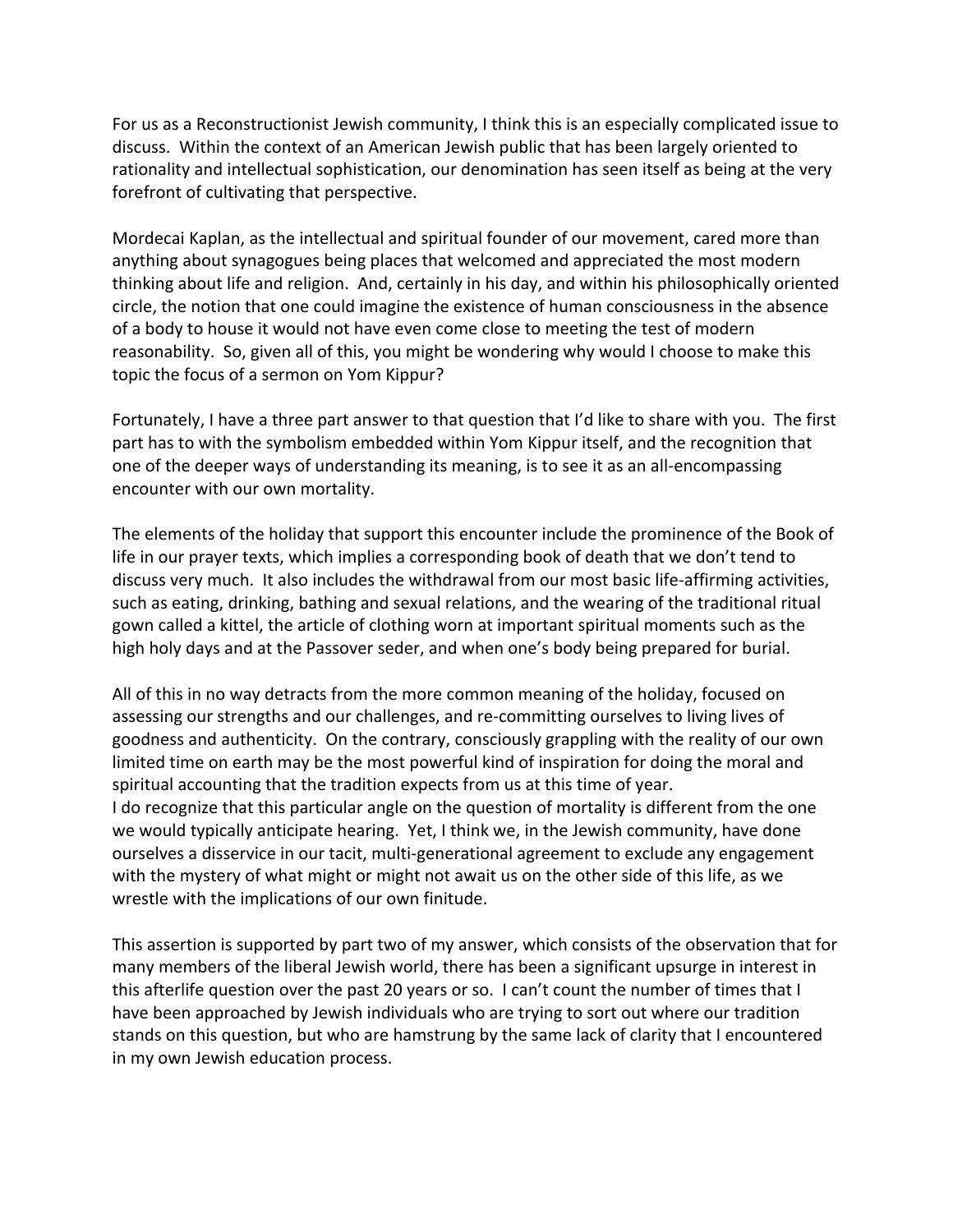And I always recognize, and identify with, the look of astonishment that I see in their eyes when I share with them that Judaism has been fairly unequivocal, at least for the past two millennia, about the actuality of some kind of conscious existence that extends beyond the cessation of the
body.

A related signal of the recent re-emergence of this question within the liberal Jewish world is the
relatively
large
number
of
books
that
have
been
published,
dealing
in
one
way
or
another with this question. There are well over a dozen within the last two decades with titles like, "Jewish views of the afterlife," "What happens after I die" and, "does the soul survive?"

Some
might
critique
this
trend
as
an
example
of
regression
to
a
kind
of
pre‐modern
fantasy
in the face of an overly complicated and frightening modern world, but I actually see it from the opposite
perspective.
And
this
brings
me
to
part
three
of
my
answer. I think this renewed interest in life after death stems, in part, from the growing recognition of the
limits
to
what
an
exclusively
scientific
and
rational
stance
towards
life
can
and
cannot provide
in
the
way
of
answers
to
the
ultimate
questions
of
our
existence.

Liberal Judaism in America really came of age at a moment in history when there was unbridled optimism
about
and
confidence
in
the
explanatory
and
problem
solving
capacity
of
scientific investigation,
and
we
completely
identified
ourselves
with
this
perspective.

Today though things are a little different. Even as scientific understanding and its technical applications
have
expanded
beyond
the
wildest
dreams
of
those
who
lived
even
in
the
recent past,
there
has
been
a
parallel
expansion
in
our
awareness
of
how
much
is
still
not
understood about
the
workings
of
our
world.

One relevant and powerful example from this category is the debate that continues to swirl around the nature of our very own human consciousness. While it is a widely assumed by many in western culture that our consciousness is ultimately nothing more than a by-product of the physical
and
chemical
properties
of
our
brain,
,
there
are
many
other
voices
in
the
scientific community that view this assumption as being grounded more in the ideology of materialism than
in
true
scientific
inquiry.

This example is of course more than a general comment on the current status of the scientific enterprise, in that it bears directly on our discussion this morning. If it were ever to be conclusively
proven
that
the
brain
is
the
sole
source
of
our
conscious
experience,
then
the entire
question
of
life
after
death
would
be
resolved
with
a
resounding
No.

However, the small amount of anecdotal evidence that does bare on this question, actually seems
to
point
in
the
opposite
direction.

This body of evidence comes from research into an obscure and little understood corner of human life that has become known in recent years as the near death experience or NDE for short.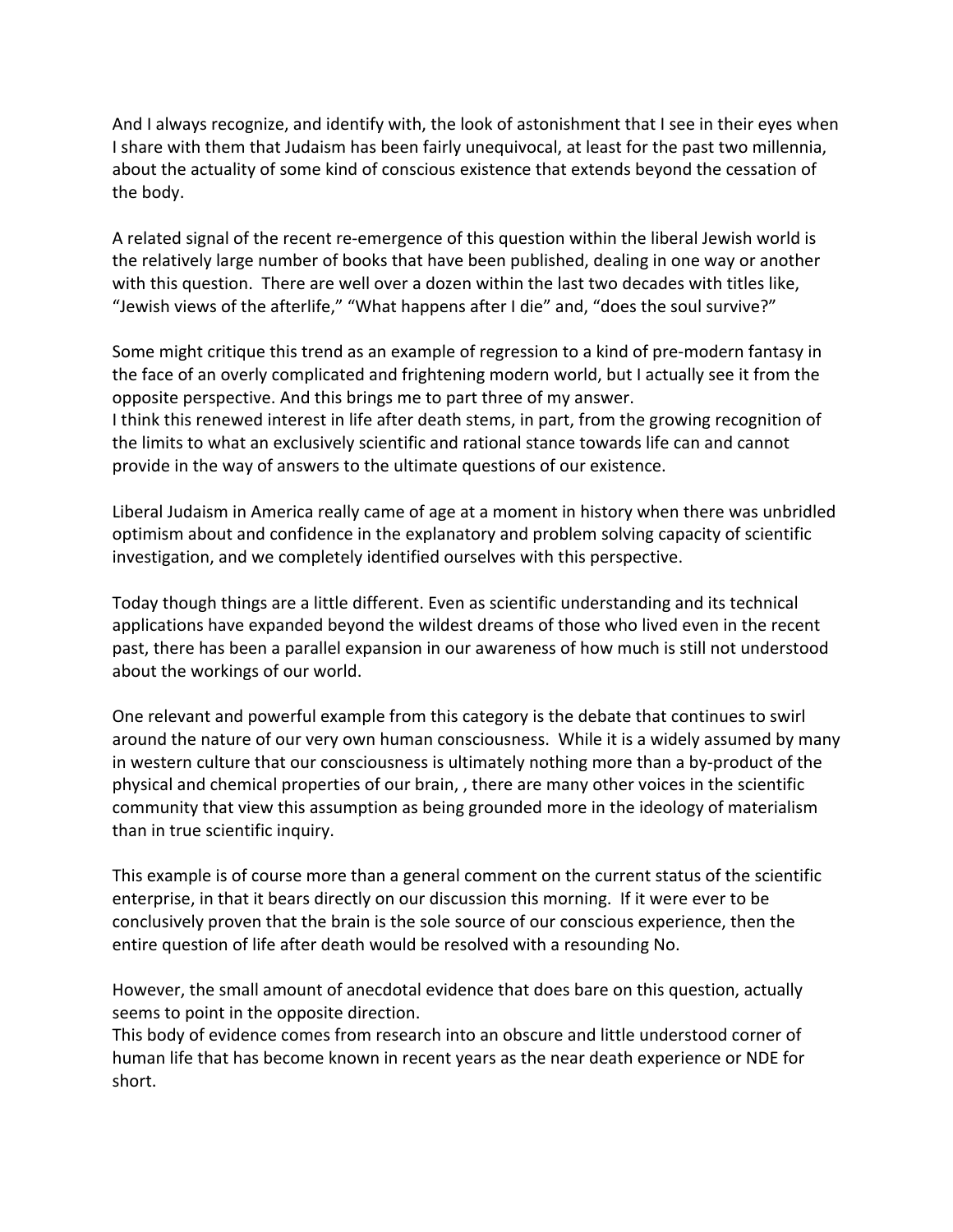These
experiences
are
defined
by
a
person
coming
close
to
dying,
or
in
some
cases
even
being declared clinically dead, and while in that state, experiencing some or all of a group of perceptions that would strike most modern minded people as quite unusual to say the least:

Those who have been through an NDE sometimes report a sense of rising towards the ceiling of the hospital room such that they are able to view the medical staff working on their body below. Many report a sense of movement through darkness or a tunnel that leads toward a great light at the other end. Some describe perceiving a non-physical realm of existence, which may
include
vividly
memorable
landscapes;
encounters
with
deceased
loved
ones,
spiritual beings
and/or
religious
figures.

Yet another another common element involves feeling imbued with an intuitive understanding of
the
nature
of
the
universe
and
the
purpose
of
life.

Now,

the
fact
that
much
of
the
content of
these
reports
goes
way
beyond
the
bounds
of
reality,
as
we
normally
understand
and experience it, is one thing. But there is a much bigger issue, from a western scientific point of view,
embedded
within
these
narratives.
It
is,
that
all
of
these
Near
Death
Experience perceptions
seem
to
have
taken
place
precisely
when
these
individuals,
according
to
the instruments they were hooked up to, were not producing any brain activity; a situation which at face value directly challenges the prevailing assumptions about the dependency of consciousness
on
the
brain.

Not surprisingly, such accounts have generated an enormous amount of controversy, especially in the scientific community, and there are a number of theories that have attempted to explain these
phenomena
from
within
the
current
understandings
of
western
science
and
medicine.

In one
way
or
another,
they
all
argue
that
these
experiences
are
generated
by
a
brain
in
distress and
in
the
process
of
shutting
down.

But
as
one
NDE
researcher
put
it,
"*No
single
physiological or
psychological
model
by
itself
explains
all
the
common
features
of
the
near
death
experience, and
complex
perceptual
processes
during
a
period
of
apparent
clinical
death
challenge
the*  concept that consciousness is localized exclusively in the brain."

The other compelling aspect of the near death phenomenon involves the profound and long term impact on the lives of those who undergo these experiences. Some examples of this impact
include:
a
strong
decrease
or
complete
loss
of
the
fear
of
death,
a
marked

increase
in concern
for
the
welfare
of
others,
a
sense
of
intrinsic
purpose
or
meaning
in
life,
increased curiosity, and an increased capacity to respond skillfully to stressful situations. While not universally attested to, the vast majority of people who have been interviewed about their NDE report a palpable increase in their appreciation of their lives, along with the reduction of their fear
regarding
what
comes
next.

For me, what this research on near death experience points towards is the legitimacy, and even the necessity, of our Jewish communal re-engagement with these questions around postmortem continuity after our two century hiatus from acknowledging their existence. This is not about convincing anyone to believe one thing or another.